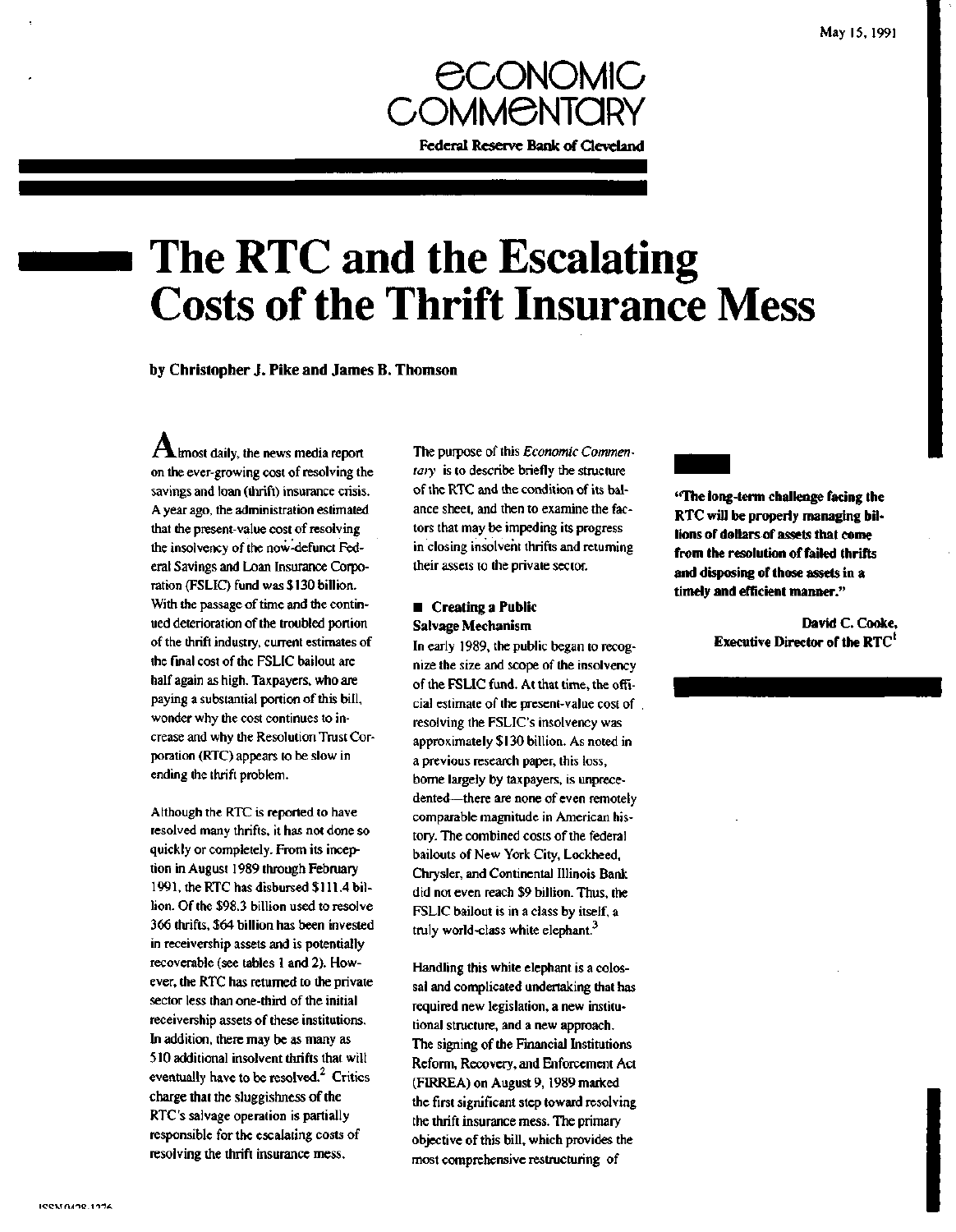the thrift industry since the Great Depression, is to resolve troubled thrifts expeditiously and with minimal detriment to the economy.

FIRREA established an entirely new regulatory structure for thrifts and created the RTC to oversee thrift resolutions from January 1,1989 through August 9, 1992.<sup>4</sup> It also created the Resolution Funding Corporation (REF-CORP) to provide for off-budget funding of the RTC. The RTC's initial funding consisted of \$18.8 billion in direct Congressional appropriations of taxpayer money, \$18 billion of taxpayer funds allocated by a drafting error in FIRREA, \$1.2 billion from Federal Home Loan Banks, and \$30 billion from the proceeds of REFCORP bond sales. These bonds represent an additional taxpayer liability, because although the interest on this debt is to be paid by thrifts (through higher deposit insurance premiums and assessments on Federal Home Loan Banks), the U.S. Treasury is to repay the principal and is ultimately responsible for the interest payments.

#### $\blacksquare$  The Pace of Insolvent **Thrift Resolutions**

Since its inception, the RTC has taken 366 failed savings and loan institutions into receivership. Unfortunately, in the majority of these cases the resolutions cannot be considered complete, because the RTC has failed to return a large percentage of the resolved thrifts' assets to the private sector. As of March 1, 1991, the corporation has been able to dispose of a mere 31 percent of the initial receivership assets of resolved thrifts, with the rest being held in its portfolio (see figure 1).

The majority of the sales have included the most-marketable assets, such as cash and securities. Furthermore, some \$13 billion of the reprivatized assets were sold with an option that allows buyers to return the assets to the RTC for a full refund within 90 days of the sale. The remaining assets held by the RTC, primarily real estate and junk bonds, are of lower quality and marketability. As seen in table 2, real estate and delinquent loans represent about 32 percent of the

#### **TABLE 1 SOURCES AND USES OF RTC FUNDS: INCEPTION THROUGH FEBRUARY 28,1991**

appears of a signal proposed the exam-

|                                                                   | <b>S Billions</b> |
|-------------------------------------------------------------------|-------------------|
| <b>SOURCES</b>                                                    |                   |
| Treasury appropriations                                           | 18.8              |
| Federal Home Loan Bank contributions                              | 1.2               |
| <b>Resolution Funding Corporation borrowings</b>                  | 30.1              |
| Federal Financing Bank borrowings                                 | _55.9             |
| Total external sources                                            | 106.0             |
| Repayments from conservatorships                                  | 2.0               |
| Repayments/dividends from receiverships                           | -11.6             |
| <b>TOTAL SOURCES</b>                                              | 119.6             |
| <b>USES</b>                                                       |                   |
| Resolutions and receivership funding                              | 98.3              |
| Advances and other disbursements to conservatorships <sup>a</sup> | 11.3              |
| Federal Financing Bank interest                                   | $\perp 8$         |
| <b>TOTAL USES</b>                                                 | 111.4             |
| NET FUNDS AVAILABLE                                               | 8.2               |

**a. Net of conservatorship advances transferred to receiverships.**

**SOURCE: Resolution Trust Corporation,** *RTC Re\iew,* **vol. 2, no. 2, February 1991.**

\$64.0 billion currently held by the RTC in receivership assets. Junk bonds account for a smaller percentage of the assets on the RTC's balance sheet roughly 9 percent as of April 15,1991.

The delayed pace at which the RTC is returning assets to the private sector can increase the total resolution costs in two ways. The first is the deterioration of these assets while they remain in the government's hands. One economist contends that the RTC lacks the proper incentives to maintain and enhance the value of troubled assets on its books.<sup>5</sup> Another expert warns, "The problem assets in insolvent S&Ls are highly perishable commodities, particularly in the hands of inept or indifferent custodians."<sup>6</sup>

Second, when the RTC holds assets in lieu of returning them to the private sector, it incurs carrying costs—the costs associated with financing and managing assets. These carrying costs can be a substantial part of the total resolution costs. Irvine Sprague, former Federal Deposit Insurance Corporation chairman, argues that the costs of financing, staff time, legal fees, appraisals, and advertising are substantial and can "...eat

up any profit..." and "...wipe out value more quickly than you might imagine.<sup>17</sup>

There are also indirect costs of the RTC's warehousing of assets. Capital that could be used to resolve additional thrift insolvencies is tied up, reducing the speed at which the RTC can execute more resolutions. Unfortunately, this delay adds to the final costs of resolving the thrift insurance mess, as operating losses and deterioration of asset quality at insolvent thrifts continue to add to the cost of resolution. This relationship is supported by a recent study from current and former Office of Thrift Supervision (OTS) economists, which finds that the most significant determinant of the total cost of resolving failed thrifts is the number of months the institutions were insolvent.  $^{\mathrm{8}}$ 

The cost of delay in closing insolvent and unprofitable thrifts can also be seen by looking at the earnings performance of the thrift industry itself. In 1990, OTS-supervised thrifts (including those under RTC control) lost \$13.2 billion. Although roughly 60 percent of all OTS thrifts were profitable, one report shows that the industry loss was driven by the remaining 40 percent of these thrifts, which lost \$17.1 billion. Last year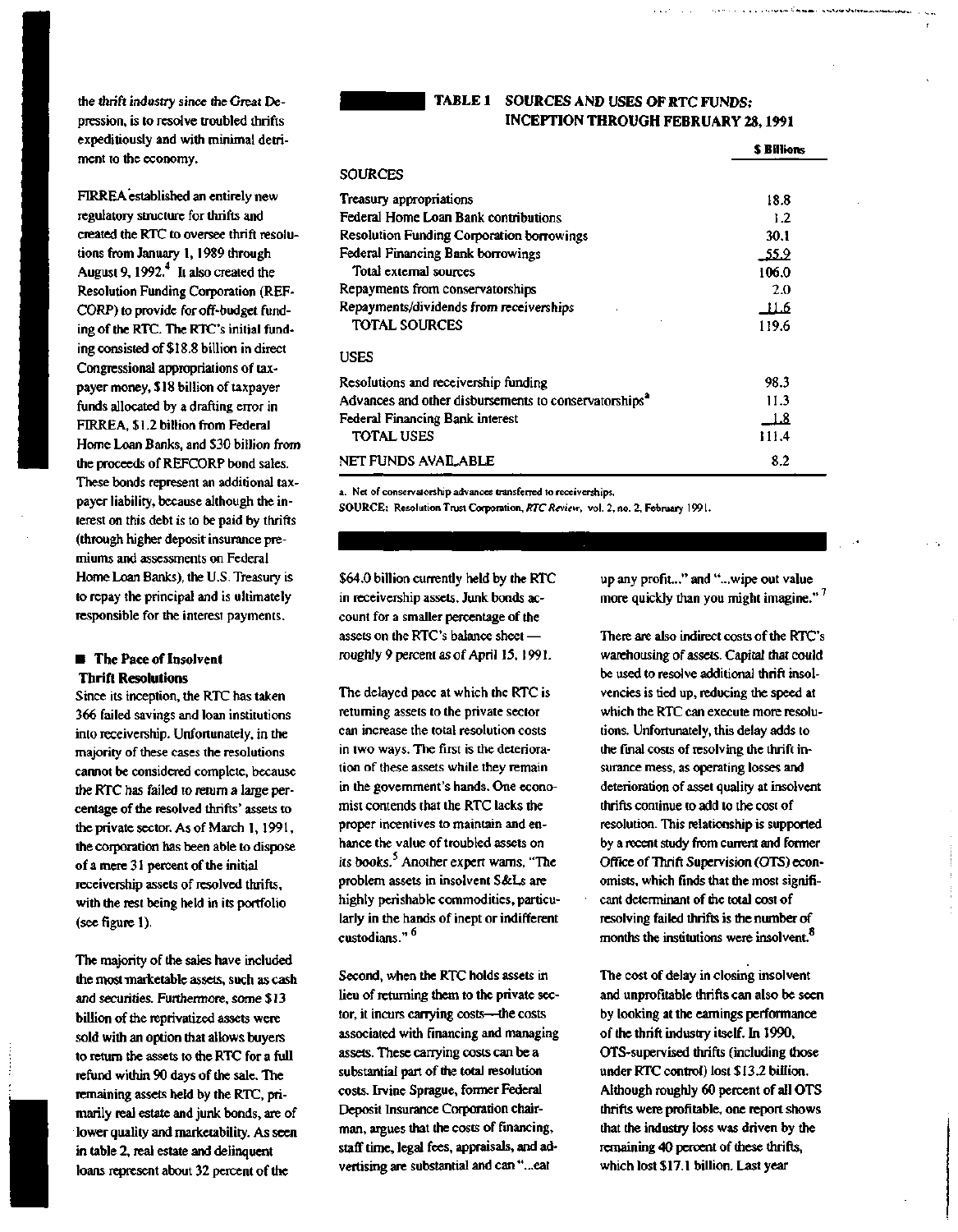#### **TABLE 2 RTC RECEIVERSHIP INSTITUTIONS**

marked the fourth straight year that aggregate industry losses were driven by losses at a minority of thrift institutions.<sup>9</sup>

#### $\blacksquare$  Obstacles to Efficient **Asset Disposition**

Critics of the RTC's performance to date point out that the corporation's operating policies have slowed the speed of thrift resolutions and have resulted in inefficient asset disposition procedures relative to a private salvage operation. In a recent study, Professor Edward J. Kane contrasts the RTC's salvage operation with that of a private salvager. He contends that while the goal of a private-sector salvager is to maximize recoveries on its assets, a public-sector salvager carries the additional burden of balancing often conflicting political objectives.<sup>10</sup> As a result, the RTC faces a number of restrictions on its ability to dispose of assets. In general, these constraints fall into four categories: political and legal, administrative, information, and funding.<sup>11</sup>

The magnitude of the current thrift problem, in terms of both the number of failed institutions and total losses, has increased the extent to which political concerns can influence asset disposition by the RTC. With taxpayers footing a substantial part of the estimated \$200 billion in thrift-related losses, the operation of the RTC is subject to extensive scrutiny by Congress, the administration, and the public. One can argue, however, that the increased public scrutiny should encourage RTC managers to conduct the salvage operation in a manner that is consistent with broader political and social goals.

Unfortunately, legislators, agency officials, and analysts do not always agree on just how the RTC should resolve troubled thrifts to serve the public interest in the best way. Individuals with a short-term outlook want to minimize the near-term costs associated with taking losses. In their opinion, the RTC should spread out the recognition of losses over time by warehousing assets and financing them with working capital. Individuals with a long-term outlook are concerned primarily with total taxpayer liability and therefore want

|                                             | Amount<br>(\$ Billions) | Percent of<br><b>Gross Assets</b> |
|---------------------------------------------|-------------------------|-----------------------------------|
| Cash and investment securities <sup>a</sup> | 3.1                     | 4.8                               |
| Mortgage-backed securities                  | 1.4                     | $2.2\,$                           |
| Total performing loans                      | 32.4                    | 50.6                              |
| 1- to 4-family mortgages                    | 14.4                    | 22.5                              |
| Construction and land                       | 3.I                     | 4.8                               |
| Other mortgages                             | 9.9                     | 15.5                              |
| Other loans                                 | 4.9                     | 7.7                               |
| Total delinquent loans                      | 12.4                    | 19.3                              |
| 1- to 4-family mortgages                    | 2.3                     | 3.7                               |
| Construction and land                       | 2.9                     | 4.6                               |
| Other mortgages                             | 4.5                     | 7.1                               |
| Other loans                                 | 2.6                     | 4.0                               |
| Real estate owned                           | 8.2                     | 12.8                              |
| Subsidiaries                                | 2.7                     | 4.3                               |
| Other assets                                | <u>39</u>               | 6.0                               |
| Gross assets                                | 64.0                    | 100.0                             |

**a. Excludes \$5.1 billion in cash and cash equivalents accumulated from receivership collections. NOTE: All data are based on preliminary information as of February 28, 1991. Number of institutions: 366. SOURCE: Resolution Trust Corporation,** *RTC Review,* **vol. 2, no. 2, February 1991.**

the RTC to recognize losses quickly and dispose of assets promptly, to prevent the total cost of the bailout from escalating.

Administrative constraints on the salvage operation arise from two sources. The first is the additional layer of bureaucracy that FIRREA imposed with the establishment of the RTC Oversight Board, which was instituted to ensure that the corporation conducts its operations in a manner consistent with the public interest. However, RTC Chairman L. William Seidman has stated in Congressional testimony that this board has reduced the RTC's operational flexibility and innovation and has consequently hindered the speed and efficiency with which the corporation can dispose of assets.<sup>12</sup>

A second source of administrative constraint is the sheer magnitude of the thrift crisis relative to the staff resources available to the RTC. The 556 thrifts that have experienced government intervention as of March 1 represent millions of individual loan contracts and

investments that must be evaluated by the RTC and potential acquirers. The RTC employs more than 1,500 people, but critics contend that its pool of bank examiners and disposition experts is too small and inexperienced to keep pace with the problem.<sup>13</sup>

Another obstacle in the evaluation process is the lack of any secondary market in which to trade or to determine a market value for a substantial portion of the seized thrifts' assets. Further complicating the valuation process is the fact that credit risk, rather than interest-rate risk, is currently the underlying cause of losses on thrift balance sheets. Assessing the credit risk of each borrower is more complex and time-consuming than adjusting assets to account for unrealized gains and losses due to interest-rate fluctuations in a national credit market.

Uncertainty about conditions in the various regional markets also reduces the RTC's ability to value the assets in its control. Coupled with the low market value of many of the receivership assets, this uncertainty creates incentives for the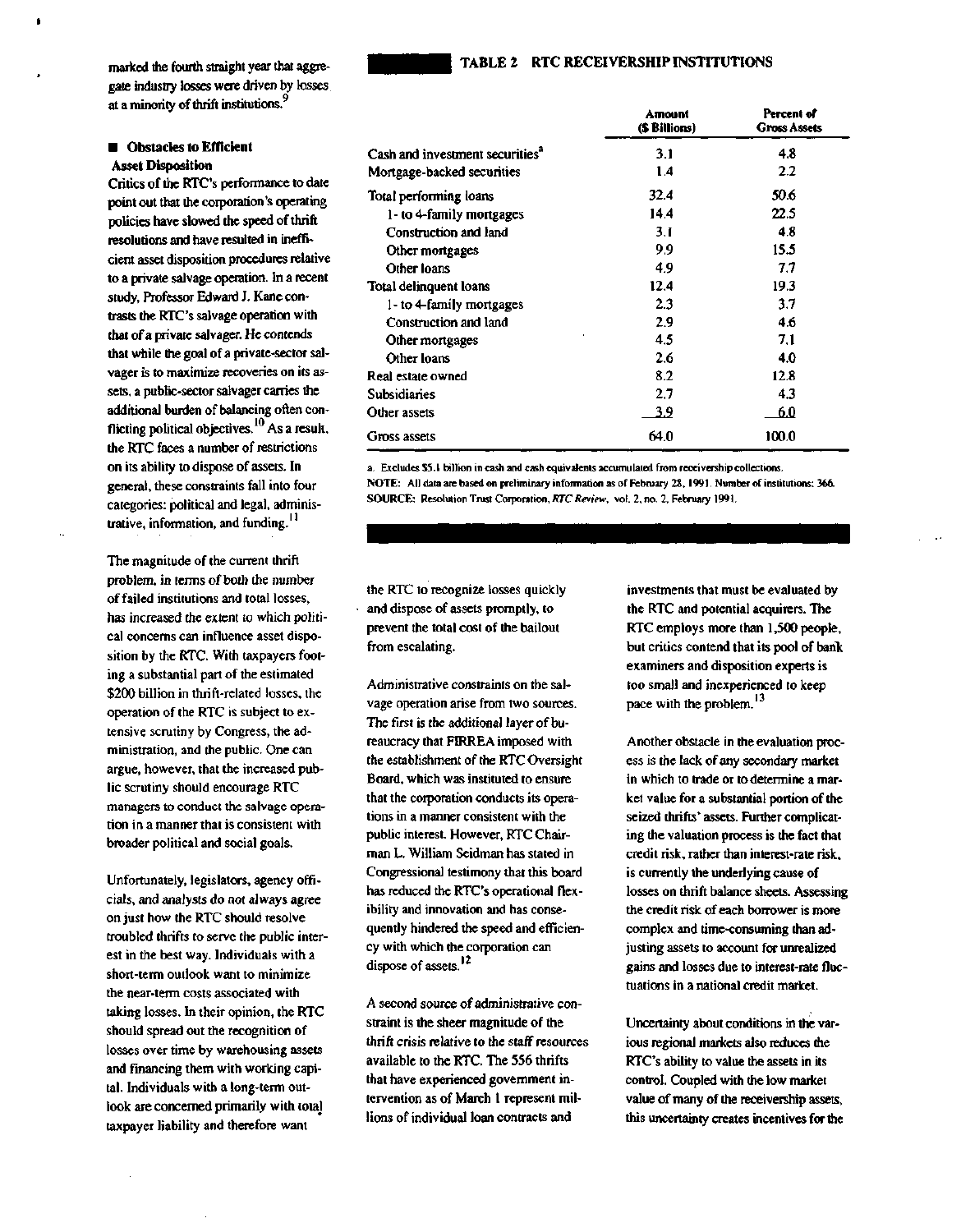RTC to warehouse its assets. Selling these difficult-to-value assets leaves the RTC open to second-guessing by the press, taxpayers, and politicians, who may accuse the corporation of selling the assets too cheaply. Unfortunately, warehousing assets does not increase the efficiency of markets, but instead may increase the uncertainty concerning the true value of assets, such as real estate, when the market is depressed.

The lack of adequate funding may also delay thrift resolutions by the RTC. The initial \$68 billion committed by FIRREA has fallen well short of what is needed to cover the losses of insolvent thrifts. The inability of the RTC to cover losses has limited the number of thrifts it has been able to resolve, and the corporation has already drained off \$34.3 billion of its \$50 billion of initial funding. In fact, without an additional \$ 18 billion in funding (by way of legislative error), the RTC salvage operation would have ground to a halt last fall. **14**

Funding constraints have also reduced the working capital needed to finance the temporary holding of assets. A shortage of this capital reduces the speed at which the RTC can intervene and resolve thrift insolvencies, since it must eventually generate working capital through the liquidation of assets.

Much of the RTC's working capital to date has come from its short-term borrowings from the Federal Financing Bank. Of the total \$75.3 billion in working capital that the RTC has distributed through March 1, 1991, approximately one-fourth has come from Congressional appropriation, while the remainder has come from short-term loans. These loans are to be repaid with the revenue generated from asset sales; however, the sluggish pace of these sales has reduced the amount of funds available for covering losses and providing the working capital for additional resolutions. At the end of February 1991, only \$8.2 billion of cash was available from the RTC's initial Congressional appropriation and from its Federal Financing Bank borrowing authority to fund additional resolutions.

#### **FIGURE 1 RTC RESOLUTIONS: INCEPTION THROUGH MONTH-END**



**SOURCE: Resolution Trust Corporation,** *RTC Review,* **vol. 2, no. 2, February 1991.**

**E** Removing Some of the Obstacles Congress has recently passed legislation to address some of the funding problems that have threatened to paralyze the thrift salvaging operation. The new RTC recapitalization bill allocates \$30 billion of taxpayer funds to absorb thrift losses and permits the RTC to borrow an additional \$48 billion to use as working capital. RTC Chairman Seidman recently announced that with the newly acquired spending authority, the RTC plans to sell another 215 failed thrifts by the end of September 1991.

Although increased funding will finance the RTC through this period, it is unclear whether it will enable the corporation to resolve all insolvent thrifts. Recent statements by the U.S. General Accounting Office suggest that the RTC's additional needs to cover losses could exceed the entire \$78 billion of recently appropriated funding. **15**

Seidman has also reported that the RTC will relax some rules in order to speed the sale of \$65 billion in assets (particularly real estate) from those 215 insolvent thrifts. First, the corporation will increase the markdown to 40 percent for real estate assets on the market longer than six months, and to 50 percent for those held longer than 18 months. <sup>16</sup> In addition, the RTC also intends to offer mortgage-backed securities at the rate of \$1 billion per month once registration is completed with the Securities and Exchange Commission.

Some analysts have argued that depressed real estate markets have made it more expensive for the government to hold on to some real estate than to merely give it away. Consequently, the RTC expects to give away between 2,000 and 3,000 of the single-family units that it fails to auction to nonprofit groups for use as low-income housing.

One other initiative aimed at accelerating asset sales is instituting a new bid option, whereby the RTC will include an estimate of the value of assets in its bid packages. The estimate is the price that the RTC will pay for these assets at closing and will apply to all institutions in RTC conservatorship.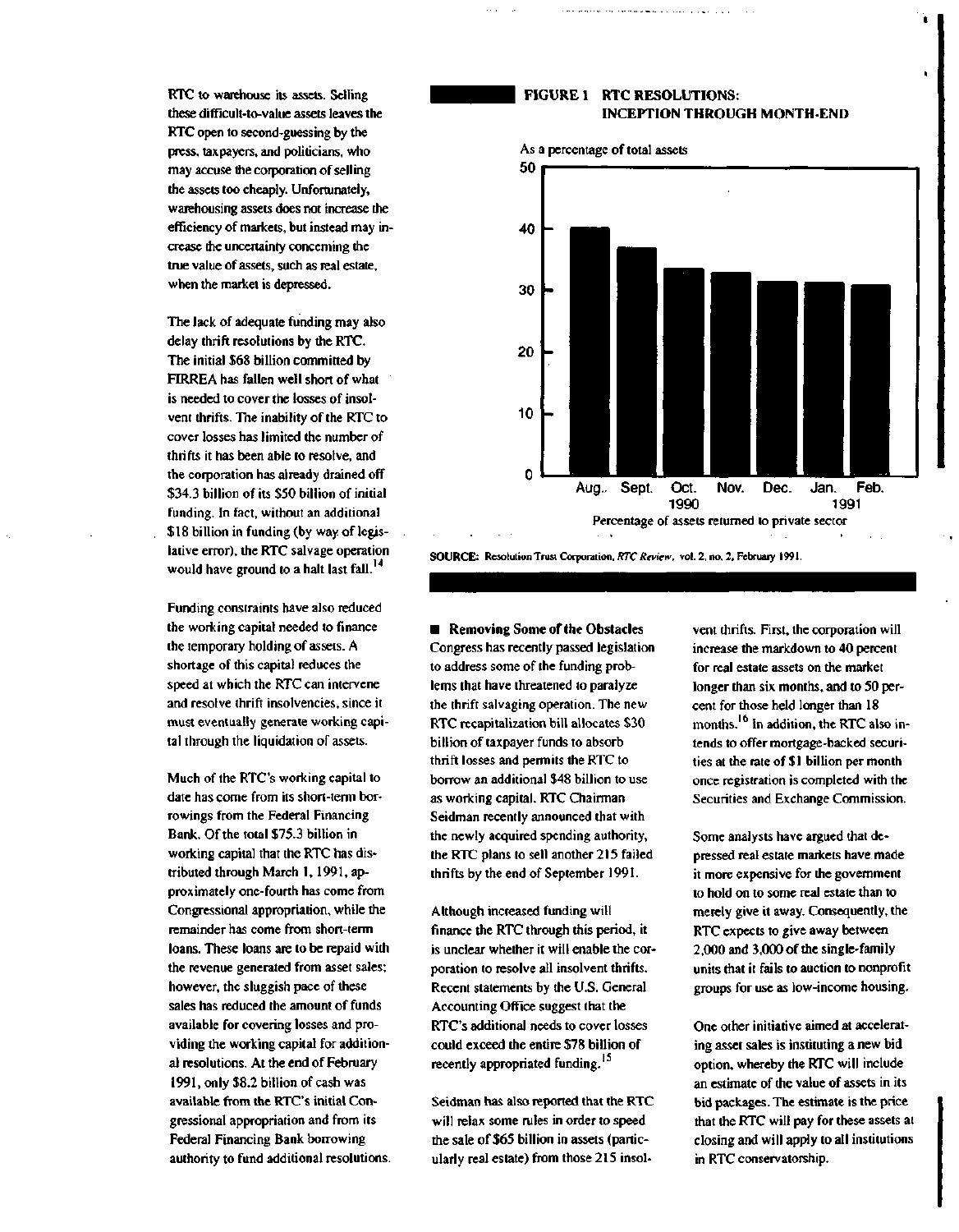#### **E** Conclusion

Cleaning up the thrift mess, the goal of the RTC, is a complex and monumental undertaking. The RTC's performance to date suggests that it has not met its stated objective of resolving thrift insolvencies quickly and at the lowest cost to taxpayers. The corporation has resolved less than half of the thrifts that will ultimately be closed, and in those resolutions has failed to return nearly 70 percent of the assets to the private sector.

The pace at which the RTC has resolved insolvent thrifts reflects the sheer magnitude and nature of this unprecedented problem, as well as constraints that reduce the speed, flexibility, and efficiency of the salvage operation. Unfortunately, the resulting delay continues to add to the ultimate resolution costs. Although the recently announced procedures are a step toward streamlining operations and speeding resolutions, it is clear that . the RTC must further modify its current asset disposition policies in order to resolve the thrift crisis with minimum taxpayer loss.

#### *<u>Electricitive</u>*

1. See David C. Cooke, "Status of the Resolution Trust Corporation: Testimony before the RTC Oversight Task Force," in *Status and Activities of the RTC and the Oversight Board, Hearings before the Subcommittee on Financial Institutions Supenision. Regulation, and Insurance and the Resolution Trust Corporation Task Force of the Committee on Banking, Finance, and Urban Affairs of the House of Representatives,* 101 Cong. 1 Sess., October 4, 19, and November 6, 13, 1989 (Government Printing Office, 1989), pp. 290-326.

2. At the end of February 1991, 190 thrifts were operating in RTC conservatorship, and another 320 thrifts supervised by the Office of Thrift Supervision were considered marginal. We define a thrift as marginal if it is not in RTC conservatorship (as of February 28, 1991) and has a total net worth of less than 3 percent of assets on December 31,1990.

3. See James B. Thomson and Walker F. Todd, "Rethinking and Living with the Limits of Bank Regulation," *The Cam Journal,* vol. 9, no. 3 (Winter 1990), pp. 579-600.

4. FIRREA transferred the chartering authority and supervision responsibilities of the former Federal Home Loan Bank Board to the newly created Office of Thrift Supervision. This act also transferred the responsibility of thrift deposit insurance from the now-defunct FSLIC to the Federal Deposit Insurance Corporation's Savings Association Insurance Fund (SAIF).

5. See Edward J. Kane, "Principal-Agent Problems in S&L Salvage," *Journal of Finance,* vol. 45, no. 3 (July 1990), pp. 755-64.

6. See Bert Ely, "Statement on Oversight Board's Strategic Plan to Make FIRREA and RTC Succeed," in *Status and Activities of the RTC and the Oversight Board, Hearings.* October4, 19, and November 6, 13, 1989, pp. 92-94.

7. See Irvine Sprague, "Statement on Disposition of Assets by the Resolution Trust Corporation," *Hearings before the Subcom- • mittee on Financial Institutions Supervision, Regulation, and Insurance and the Resolution Trust Corporation Task Force of the Committee on Banking, Finance, and Urban Affairs of the House of Representatives,* 101 Cong. 2 Sess., May 4, 1990 (Government Printing Office, 1990), pp. 18-19.

8. See James R. Barth, Philip F. Bartholomew, and Michael G. Bradley, "Determinants of Thrift Institution Resolution Costs." *Journal of Finance,* vol. 45, no. 3 (July 1990), pp. 731-54.

9. *The S&L Quarterly Performance: Ratings and Analysis,* Austin, Texas: Sheshunoff Information Services, 1991.

10. Kane states that"... unlike a private salvor, the RTC is saddled with the additional objective of slowing down official recognition of the full size of FSLIC's losses." See Kane, "Principal-Agent Problems."

11. This follows Kane's analysis of the constraints on the ability of the Federal Deposit Insurance Corporation to resolve bank insolvencies. See Edward J. Kane, "Appearance and Reality in Deposit Insurance: The Case for Reform," *Journal of Banking and Finance,* vol. 10, no. 2 (June 1986), pp. 175-88.

12. See L. William Seidman, "Statement on Predictions and Policy Statements of the Resolution Trust Corporation," in *Oversight Hearings on the Resolution Trust Corporation, Hearings before the Committee on Banking, Finance, and Urban Affairs of the House of Representatives,* 101 Cong. 2 Sess., January 23-25, 1990 (Government Printing Office, 1990), pp. 87-93.

13. See Paul M. Horvitz, "Statement on the Strategic Plan for the RTC," in *Oversight Hearings on the Resolution Trust Corporation,* January 23-25, 1990, pp. 1165-81; and Irvine Sprague, "Statement on Disposition of Assets by the Resolution Trust Corporation," *Hearings,* May 4, 1990, pp. 18-19.

14. See "Resolution Trust Corporation Funding Act of 1990," *Congressional Record*— *Senate,* October 27, 1990, pp. S17722-25. •

15. See John R. Cranford, "RTC Gets 'Incomplete' Grade, Urged to Improve Records," *Congressional Quarterly Weekly Report,* vol. 49, no. 8 (February 23, 1991), p. 457.

16. Under current rules, the RTC marks down property by 5 to 10 percent initially, by 15 percent after six months, and by 20 percent after nine months.

*Christopher J. Pike is a senior research assistant and James B. Thomson is an assistant vice president and economist at the Federal Resen'e Bank of Cleveland.*

*The views staled herein are those of the authors and not necessarily those of the Federal Resen'e Bank of Cleveland or of the Board of Governors of the Federal Reserve System.*